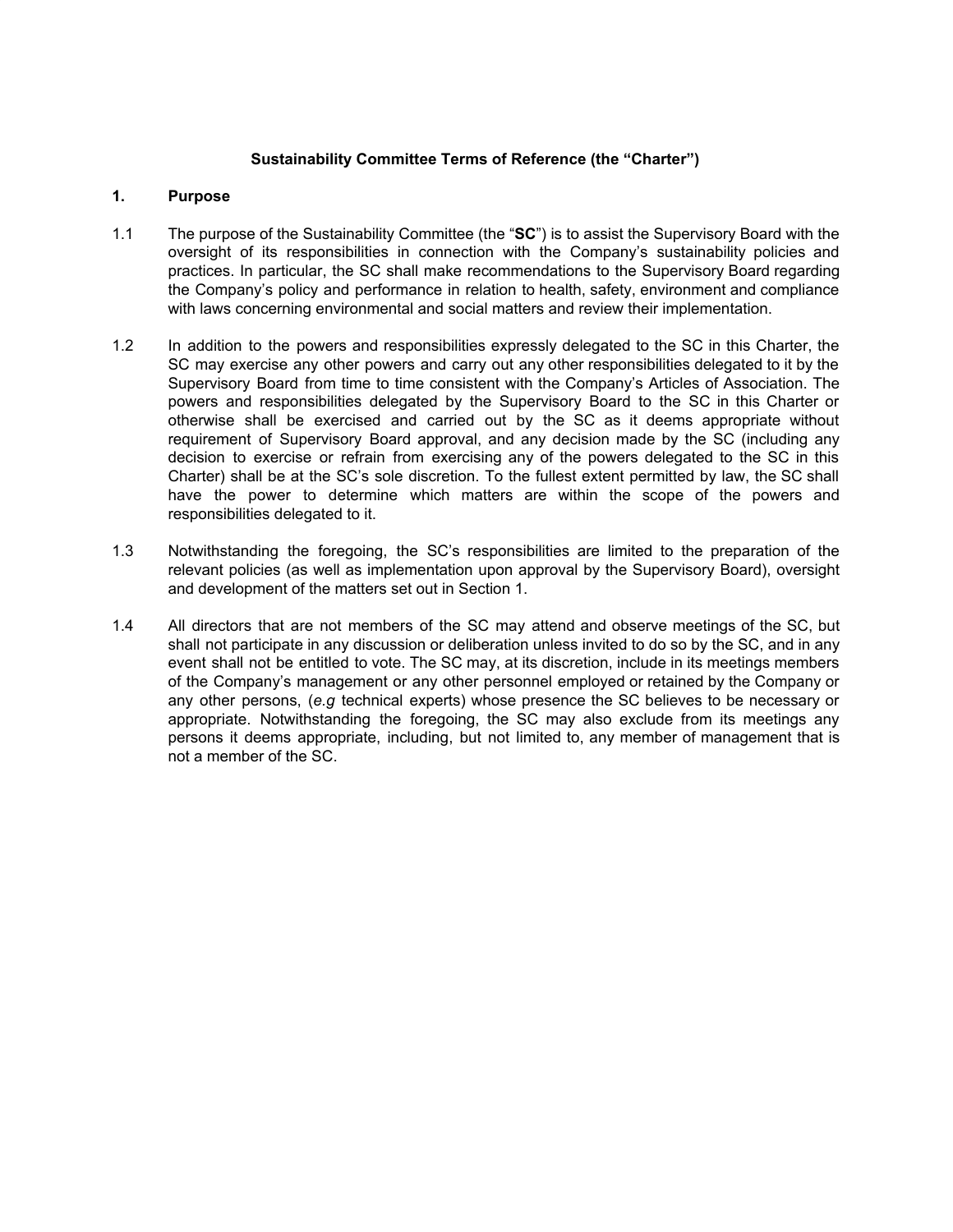- 1.5 The SC may retain any independent counsel, experts or advisors that the SC believes to be necessary or appropriate. The SC may also utilise the services of the Company's regular legal counsel or other advisors to the Company. The Company shall provide for appropriate funding, as determined by the SC, for payment of compensation to any advisors employed by the SC and for ordinary administrative expenses of the SC that are necessary or appropriate in carrying out its duties.
- 1.6 The SC may conduct or authorise investigations into any matters within the scope of the powers and responsibilities delegated to the SC.
- 1.7 The chairman shall report to the Supervisory Board regarding the activities of the SC at appropriate times and as otherwise requested by the chairman of the Supervisory Board.

## **2. Powers and Responsibilities**

- 2.1 Company's sustainability strategy. The SC shall **r**eview and approve the Company's sustainability strategy (the "**Sustainability Strategy**") submitted to it by the Management Board. The Sustainability Strategy shall consider the Company's four sustainability pillars (Ethical Trade, Responsible Workplace, Environment and Community Investment) (the "**Sustainability Pillars**") and take account of:
	- 2.1.1 All laws and regulations in which the Company operates;
	- 2.1.2 The Company's risk appetite for sustainability;
	- 2.1.3 The Company's business needs;
	- 2.1.4 Key stakeholders' opinions (shareholders, customers, suppliers, employees and the wider community); and
	- 2.1.5 Social, political, environmental and public policy trends.
- 2.2 Sustainability objectives. The SC shall review and approve the Company's sustainability objectives and key results (OKRs) submitted to it by the Management Board and oversee the implementation, monitoring and reporting of the Sustainability Strategy and OKRs across the Company.
- 2.3 Sustainability policies*.* The SC shall review and approve the Company's sustainability policies submitted to it by the Management Board (the "**Sustainability Policies**").
- 2.4 Sustainability compliance. The SC shall oversee compliance by the Company with laws and regulations concerning the Sustainability Pillars (the "**Sustainability Regulations**").
- 2.5 Sustainability breaches*.* The SC shall define and communicate to the Management Board what it considers to be serious breaches of the Sustainability Policies and the Sustainability Regulations and review the findings of investigations into such breaches by the Management Board.
- 2.6 Sustainability risks. The SC shall review the sustainability related risks listed in the Company's risk register to ensure all material risks are identified, appropriate controls are in place and reasonable mitigation actions are being undertaken by the Management Board.
- 2.7 Reporting. The SC shall review and approve for submission to the Supervisory Board the Company's annual sustainability report submitted to it by the Management Board.